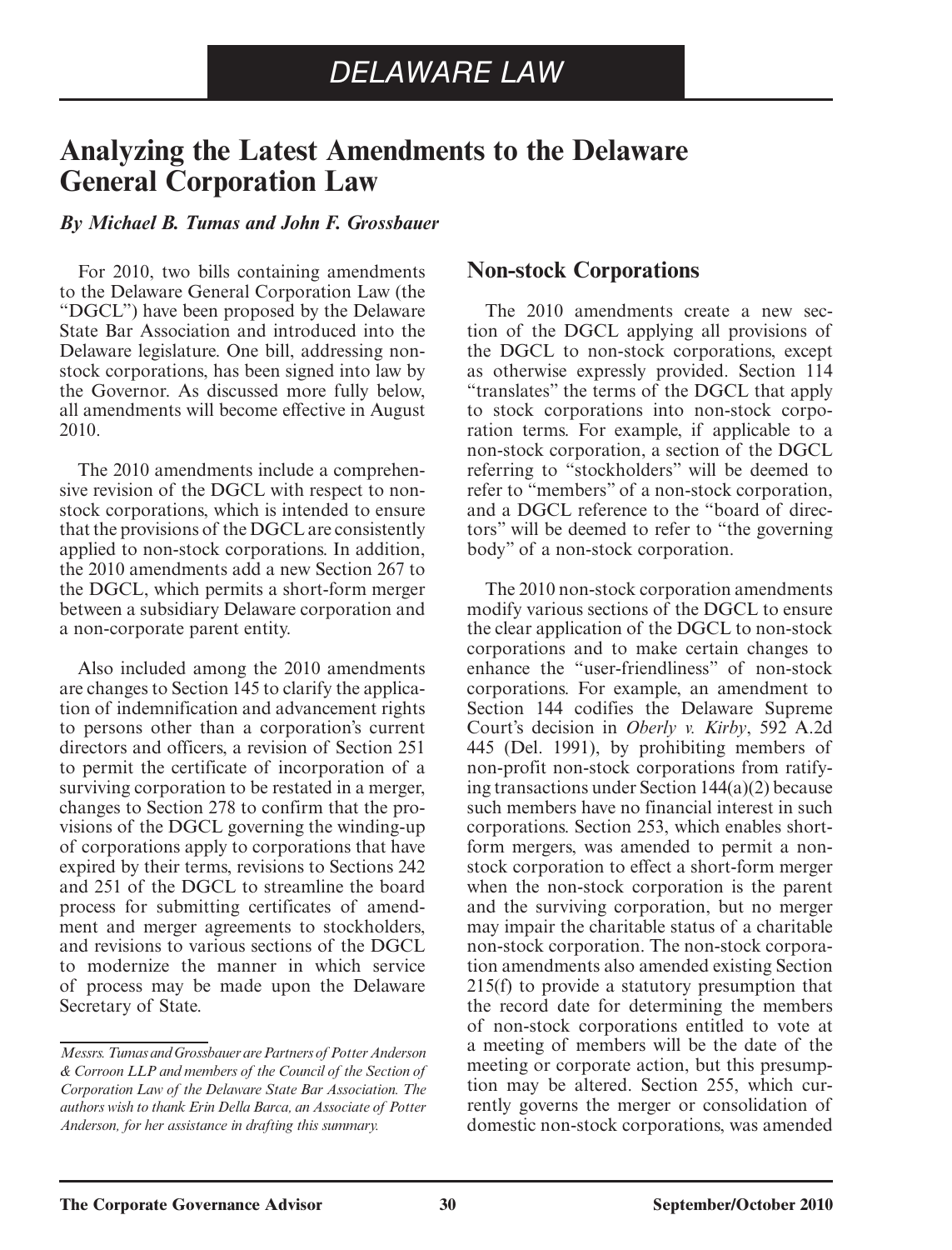to eliminate the need for two votes of the governing body if the members of a non-stock corporation do not have the right to vote on the merger.

 In addition, the 2010 non-stock corporation amendments revised the existing law governing non-stock corporations in several respects. Non-stock corporations will be required to have members, but the failure to have members will not invalidate such corporations. Also, if a nonstock corporation does not specify its conditions of membership in its certificate of incorporation or bylaws, its members will be deemed to be those who elect the governing body's members. The 2010 amendments expressly distinguish between memberships for non-profit non-stock corporations and membership interests for all other non-stock corporations and provide that members cannot take an equity interest in nonprofit non-stock corporations. Non-stock corporations (other than those that are nonprofit) may pay dividends and repurchase membership interests without calculating capital because the capital will be deemed to be zero, although the relevant surplus and/or net profits tests otherwise will apply.

# **Registered Agent in Delaware**

 Section 132(b) was amended to clarify that the DGCL's provisions governing registered agents apply to registered agents for both domestic and foreign corporations.

# **Indemnification**

 The 2010 amendments to Section 145 distinguish between the indemnification rights of a corporation's current directors and officers and the indemnification rights of a former officer or director or persons serving at the request of the corporation as directors, officers, employees, or agents of other entities. The revision to Section 145(d) clarifies that the provision in that Section requiring a specific determination that indemnification is proper in certain circumstances applies only when the person requesting indemnification is a director or officer of the corporation at the time the determination is made (as opposed to when the person so requesting is a director, officer, agent, or employee of another entity or a former director or officer). The changes to Section 145(e) clarify that persons serving at the request of the corporation as directors, officers, employees or agents of another entity may receive advancement of expenses from the corporation on such terms and conditions, if any, as the corporation deems appropriate. Section 145(e) previously had expressly authorized advancement only to persons serving as directors, officers, employees, and agents of the corporation itself, leading to some ambiguity as to the source of the authority to provide advancement to persons serving "at the request" of the corporation.

# **Notice of Proposed Amendments to Certificates of Incorporation and of Merger Agreements**

 Section 242(b)(2) was amended to provide that, when seeking stockholder approval of an amendment to a corporation's certificate of incorporation, the decision to include either a copy or a summary of the proposed amendment in the notice of a stockholder meeting does not have to be approved by a specific act of the corporation's board of directors. This amendment provides corporations more freedom by permitting non-directors to make this decision, but it does not define or limit the board's duty of disclosure to stockholders with respect to any amendment to a certificate of incorporation. Similar amendments were made to Section 251(c), which also contains an option for a corporation to submit to stockholders either a merger agreement or a summary thereof.

# **Amending a Certificate of Incorporation in Connection with a Merger**

 The DGCL currently permits the amendment of the certificate of incorporation of a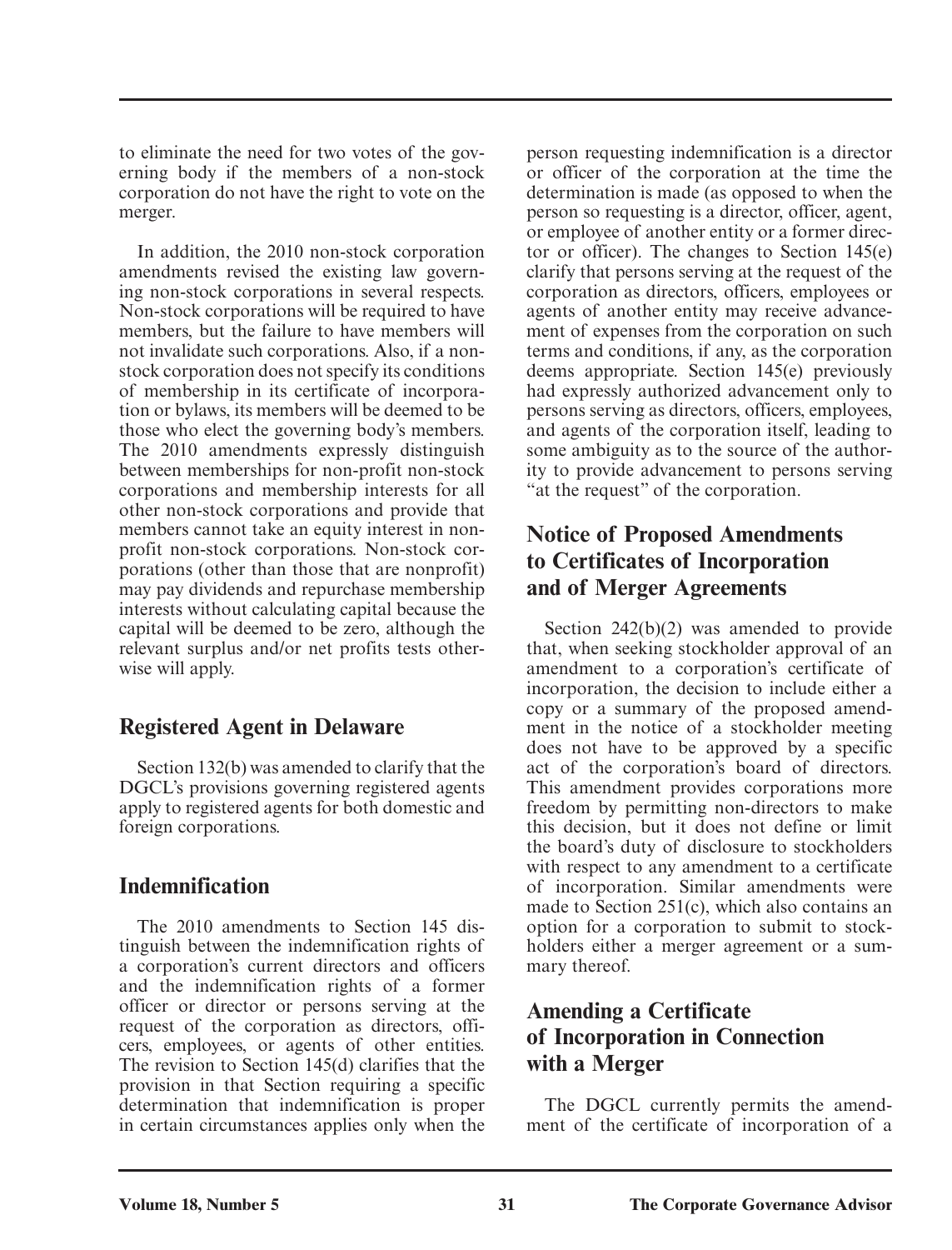surviving corporation in a merger pursuant to the terms of the merger agreement. The 2010 amendments provide that a certificate of incorporation of a surviving corporation in a merger also may be restated pursuant to the terms of the merger agreement as well. These amendments eliminate the necessity of making two filings with the Delaware Secretary of State when a surviving corporation that had not previously filed a restated certificate of incorporation wishes to designate its certificate of incorporation, as amended in a merger, as a "restated certificate of incorporation." These amendments required corresponding changes to Sections 252(c)(4), 254 (d)(4), 263 (c)(4), and  $264(c)(4)$ .

# **Short-Form Mergers**

 Section 253 of the DGCL currently provides that a corporation may merge with its subsidiary corporations without holding a meeting of stockholders of the subsidiary or parent corporation if the parent owns at least 90 percent of the outstanding shares of each class of stock that otherwise would be entitled to vote on the merger. The 2010 amendments create a new Section 267, which will permit such shortform mergers between a subsidiary corporation and a non-corporate parent entity meeting such ownership requirements. This amendment will provide greater flexibility for structuring corporate transactions and will eliminate the need to hold stockholder meetings to accomplish "back-end" or "clean-up" mergers with or into vehicles such as limited liability companies and partnerships. The non-corporate entities listed in new Section 267 include partnerships (whether general (including a limited liability partnership) or limited (including a limited liability limited partnership)), limited liability companies, joint-stock associations, and certain unincorporated entities or trusts. This list does not include non-stock corporations, which are covered in Section 253 through the "translator" provisions of Section 114.

 The addition of Section 267 required conforming amendments to Sections 104, 111(a)  $(6)$ , 253(a), 262(b)(3) and 262(d)(2). Thus, practitioners should be aware that a new version of Section 262 will need to be attached to merger notices and proxy statements for mergers approved after August 1, 2010.

### **Dissolution**

 A corporation that wishes to dissolve must file a certificate of dissolution with the Delaware Secretary of State. The 2010 amendments revise Sections 274 and 275(d) to require that a certificate of dissolution set forth the date of the filing of the corporation's original certificate of incorporation with the Delaware Secretary of State. The amendments to Section 278 confirm that Sections 279-282 of the DGCL (which set forth procedures governing the winding-up of dissolved corporations) apply to a corporation that has expired by its terms (such as a special purpose acquisition company or "SPAC").

# **Service of Process upon the Delaware Secretary of State by Electronic Transmission**

 The 2010 amendments revised various sections of the DGCL to modernize the manner in which service of process may be made upon the Delaware Secretary of State by authorizing the Delaware Secretary of State to prescribe rules permitting such service of process to be made by electronic transmission. The amendments give greater freedom to the Delaware Secretary of State to adopt such rules with respect to service of process as it deems necessary or appropriate.

# **Foreign Corporations Qualified to Do Business in Delaware**

 Currently, Section 371 requires that non-Delaware corporations must make certain filings with the Delaware Secretary of State to qualify to do business in Delaware, including a certificate evidencing a foreign corporation's